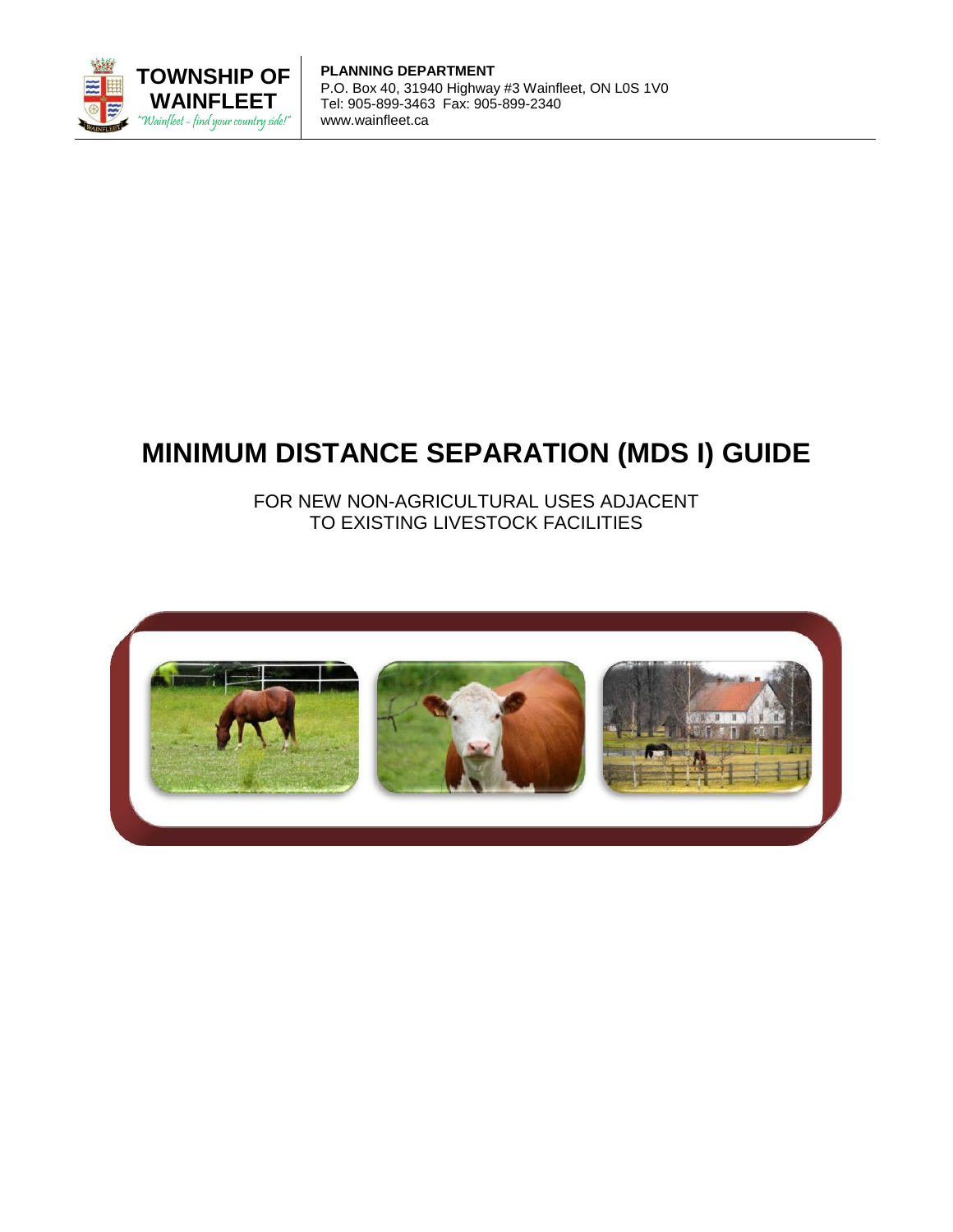## **The Need for Minimum Distance Separation**

In the rural and agricultural areas of Ontario, the Provincial Policy Statement (2014) requires new land uses and new or expanding livestock facilities to comply with Minimum Distance Separation (MDS) formulae. The Township has implemented this policy in Section 3.0 of the Township's [Official Plan](http://wainfleet.ca/official-plan) and Section 4.14 of the [Zoning By-law 034-2014.](http://wainfleet.ca/zoning-bylaw)

The purpose of these requirements is to prevent land use conflicts between farmers and their rural neighbours, and minimize any nuisance complaints due to agricultural odour. Where there is sufficient separation distance between different rural uses, history has shown there have been fewer odour complaints.

## **What does this mean to you?**

Before a building permit can be issued for a new house, you must identify the location of all existing livestock facilities on adjacent properties as well as the size and type of livestock facility or manure storage area. This information is submitted to the Township and used to calculate the Minimum Distance Separation required between uses and confirm if your proposal complies.

**Minimum Distance Separation (MDS)** is a recommended distance between a livestock facility and another land use. The distance of the setback (MDS) depends on several factors:

- The type and number of livestock within a facility;
- The size of the farm operation;
- The type of manure storage;
- The tillable hectares;
- The form of development present or proposed.

## **When Does MDS I Apply?**

**MDS I** applies to **new** non-agricultural development (i.e. a proposed residential lot or dwelling) and determines the required setback from existing adjacent livestock facilities.

**MDS I** does not apply to accessory buildings and structures to a dwelling such as decks, garages, gazebos, outbuildings, patios, picnic areas and sheds.

**MDS I & II** do not apply to abattoirs, apiaries, feed storages, greenhouses, kennels, slaughterhouses, pastures, stockyards or livestock facilities less than  $10m^2$ .

#### **Non-Compliance**

If the proposed building does not meet the MDS I setbacks, the applicant should adjust their proposal. A minor variance is an option, however approval of reduced setbacks are strongly discouraged as it increases the risk of land use conflicts.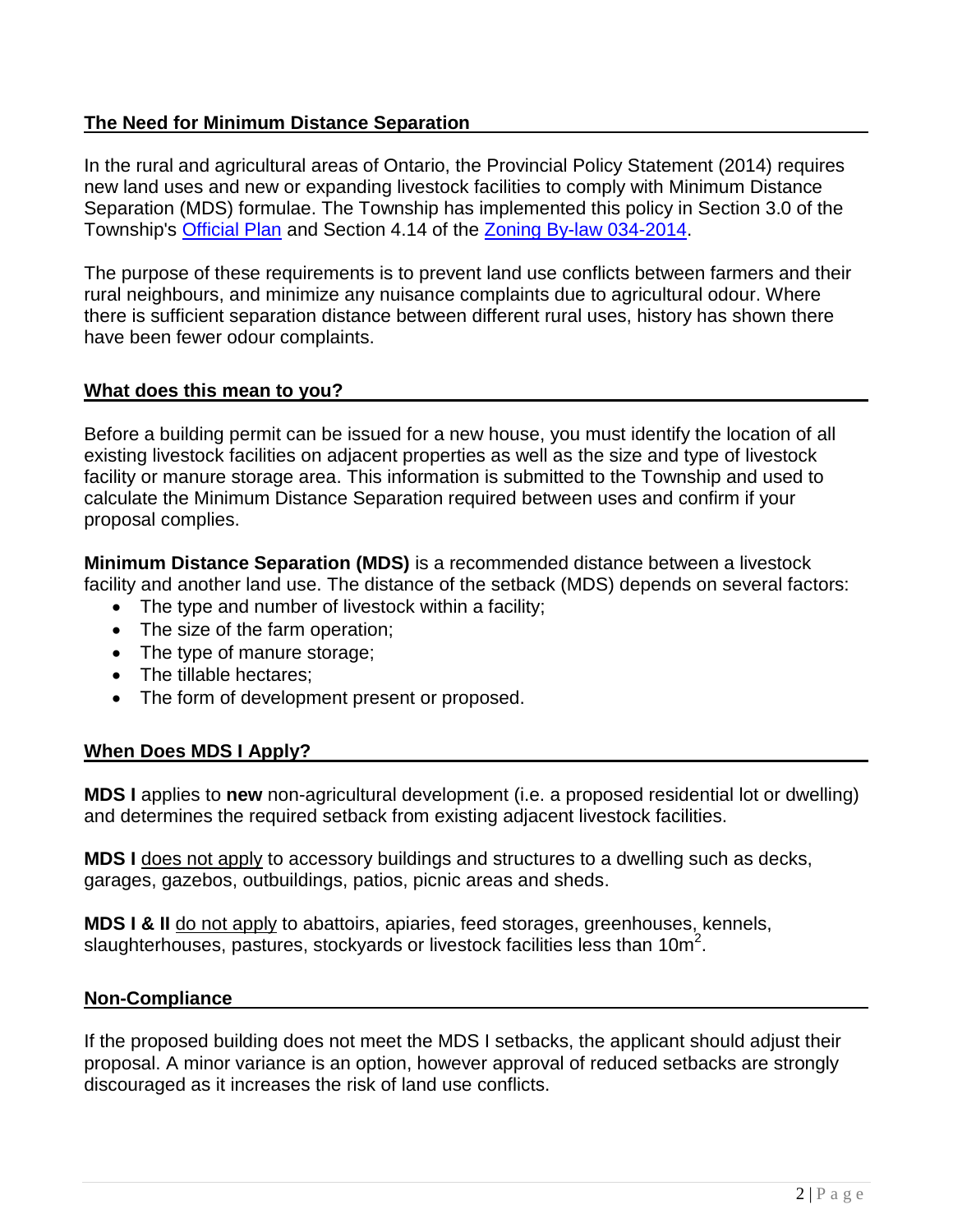## **MDS Submission Items – Information Required**

## 1) **Farm Data Sheet (MDS 1)**

Applicants are responsible for collecting information from the livestock owner and submitting the MDS I Farm Data Sheet **for each adjacent** livestock facility.

- a) If a property contains more than one livestock facility, the Maximum Housing Capacity would be the **total of all facilities on site.**
- b) Closest distance from the livestock facility to the new dwelling is the distance between the proposed dwelling **to the closest livestock building only**, and not to each facility.



## 2) **Site Plan**

Applicants are responsible for submitting a site plan that shows the location of all existing and proposed buildings in relation to the lot lines. The site plan should also show the distance between the proposed the dwelling and the closest livestock building for each adjacent property.

Niagara Region's online interactive map, [Niagara Navigator,](https://www.niagararegion.ca/exploring/navigator.aspx) can be used to locate an image of your property and measurements can be obtained through the measurement tool.

## **MDS for Planning Act Applications**

Should a minor variance or any other Planning Act applications be required for the proposed development, the applicant is responsible for providing the final MDS calculations in support of their application. The Township will not provide this service. Applicants may retain an independent consultant for such purposes.

## **Additional Information**

For more information regarding the MDS Formulae please visit the **Ontario Ministry of** [Agriculture Food and Rural Affair's website.](http://www.omafra.gov.on.ca/english/landuse/mds.htm)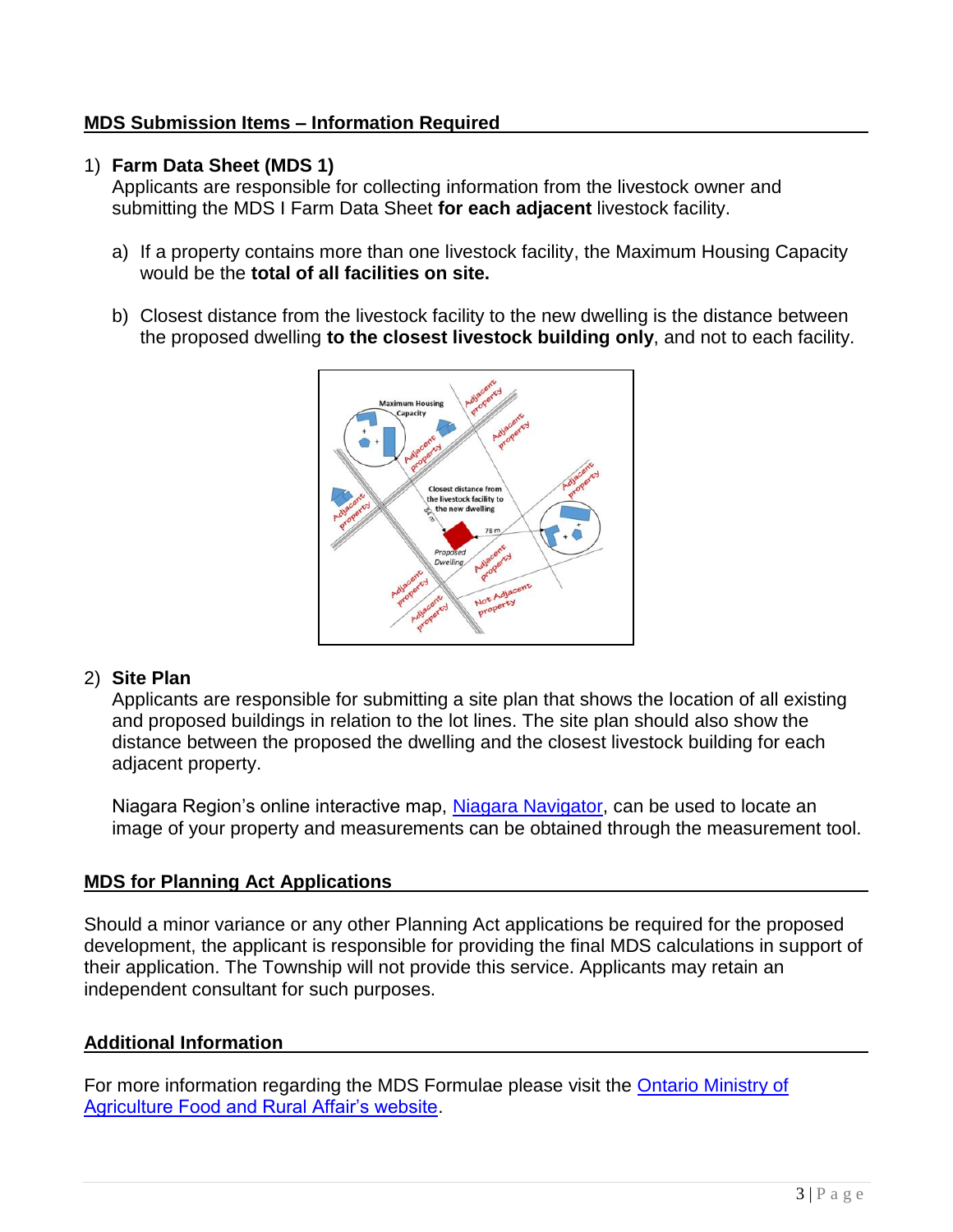## **FARM DATA SHEET**

| Proposal: $\Box$ Construction of a New Dwelling $\Box$ Creation of a New Lot $\Box$ Others: |  |  |  |  |  |  |  |
|---------------------------------------------------------------------------------------------|--|--|--|--|--|--|--|
| Civic Address of Subject Property:                                                          |  |  |  |  |  |  |  |
|                                                                                             |  |  |  |  |  |  |  |
| <b>For Livestock Facility Owner:</b>                                                        |  |  |  |  |  |  |  |

| Owner of Livestock Facility                                                       |               |          |    |
|-----------------------------------------------------------------------------------|---------------|----------|----|
| Telephone                                                                         | Civic Address |          |    |
| <b>Total Lot Size</b>                                                             |               | ha       | ac |
| Closest distance from the livestock facility to the new dwelling, lot or land use |               | <b>m</b> |    |
| Closest distance from the manure storage system to the new dwelling, lot or use   |               | m        |    |

Signature of Livestock Facility Owner Date \_\_\_

|  |  | Signature of Livestock Facility Owner |  |  |
|--|--|---------------------------------------|--|--|
|--|--|---------------------------------------|--|--|

| Animal                    | <b>Description</b>                                                                        |                                                                                                                               | <b>Housing</b> | Manure         |  |
|---------------------------|-------------------------------------------------------------------------------------------|-------------------------------------------------------------------------------------------------------------------------------|----------------|----------------|--|
| Type or                   |                                                                                           |                                                                                                                               | Capacity       | <b>Storage</b> |  |
| <b>Material</b>           |                                                                                           |                                                                                                                               | (maximum)      | <b>Type</b>    |  |
| <b>Swine</b>              |                                                                                           | Sows with litter, dry sows/boars Segregated Early Weaning (SEW)                                                               |                |                |  |
|                           |                                                                                           | Sows with litter, dry sows or boars (non-SEW)                                                                                 |                |                |  |
|                           |                                                                                           | Breeder gilts (entire barn designed specifically for this purpose)                                                            |                |                |  |
|                           | Weaners (7 kg - 27 kg)                                                                    |                                                                                                                               |                |                |  |
|                           | Feeders (27 kg - 105 kg)                                                                  |                                                                                                                               |                |                |  |
| <b>Dairy</b>              |                                                                                           | Milking-age cows (dry or milking)<br>$\Box$ Large $\Box$ Medium $\Box$ Small                                                  |                |                |  |
| Cattle                    |                                                                                           | Heifers (5 months to freshening)<br>$\Box$ Large $\Box$ Medium $\Box$ Small                                                   |                |                |  |
|                           | Calves (0 - 5 months)                                                                     | $\Box$ Large $\Box$ Medium $\Box$ Small                                                                                       |                |                |  |
| <b>Beef</b>               |                                                                                           | Cows, including calves to weaning (all breeds)                                                                                |                |                |  |
| Cattle                    | Feeders (7 - 16 months)                                                                   |                                                                                                                               |                |                |  |
|                           |                                                                                           | Backgrounders (7 - 12.5 months)                                                                                               |                |                |  |
|                           |                                                                                           | Shortkeepers (12.5 - 17.5 months)                                                                                             |                |                |  |
| Veal                      | Milk-fed                                                                                  |                                                                                                                               |                |                |  |
|                           | Grain-fed                                                                                 |                                                                                                                               |                |                |  |
| Goats                     |                                                                                           | Does and bucks (for meat kids; includes unweaned offspring and replacements)                                                  |                |                |  |
|                           |                                                                                           | Does and bucks (for dairy; includes unweaned offspring and replacements)                                                      |                |                |  |
|                           | Kids (dairy or feeder kids)                                                               |                                                                                                                               |                |                |  |
| Sheep                     |                                                                                           | Ewes and rams (for meat lambs; includes unweaned offspring and replacements)                                                  |                |                |  |
|                           |                                                                                           | Ewes and rams (dairy operation; includes unweaned offspring and                                                               |                |                |  |
|                           | replacements)                                                                             |                                                                                                                               |                |                |  |
|                           |                                                                                           | Lambs (dairy or feeder lambs)                                                                                                 |                |                |  |
| <b>Horses</b>             | Horses (including unweaned offspring)<br>$\Box$ Large $\Box$ Medium $\Box$ Small          |                                                                                                                               |                |                |  |
| <b>Chickens</b>           |                                                                                           | Layer hens (for eating eggs; after transfer from pullet barn)                                                                 |                |                |  |
|                           |                                                                                           | Layer pullets (day olds until transferred into layer barn)                                                                    |                |                |  |
|                           |                                                                                           | Broiler breeder growers (males/females transferred out to layer barn)                                                         |                |                |  |
|                           | <b>Broilers</b>                                                                           | Broiler breeder layers (males/females transferred in from grower barn)<br>□ 8 week □ 9 week □ 10 week □ 12 week □ other cycle |                |                |  |
|                           |                                                                                           | Turkey pullets (day old until transferred to layer turkey barn)                                                               |                |                |  |
| <b>Turkeys</b>            |                                                                                           | Turkey breeder layers (males/females transferred in from grower barn)                                                         |                |                |  |
|                           | <b>Breeder toms</b>                                                                       |                                                                                                                               |                |                |  |
|                           | Broilers (day olds to 6.2 kg)                                                             |                                                                                                                               |                |                |  |
|                           |                                                                                           | Hens (day olds up to 6.2 kg to 10.8 kg; 7.5 kg is typical)                                                                    |                |                |  |
|                           |                                                                                           |                                                                                                                               |                |                |  |
|                           | Toms (day olds to over 10.8 to 20 kg; 14.5 kg is typical)<br>Turkeys at any other weights |                                                                                                                               |                |                |  |
| Other                     |                                                                                           |                                                                                                                               |                |                |  |
| livestock                 |                                                                                           |                                                                                                                               |                |                |  |
|                           | Manure imported to a lot                                                                  | Maximum capacity of permanent storages at any time: solid or                                                                  |                |                |  |
|                           | not generating manure                                                                     | liquid capacity.                                                                                                              |                |                |  |
| <b>Anaerobic Digester</b> |                                                                                           | Maximum capacity of permanent storages at any time: solid or                                                                  |                |                |  |
|                           |                                                                                           | liquid capacity.                                                                                                              |                |                |  |